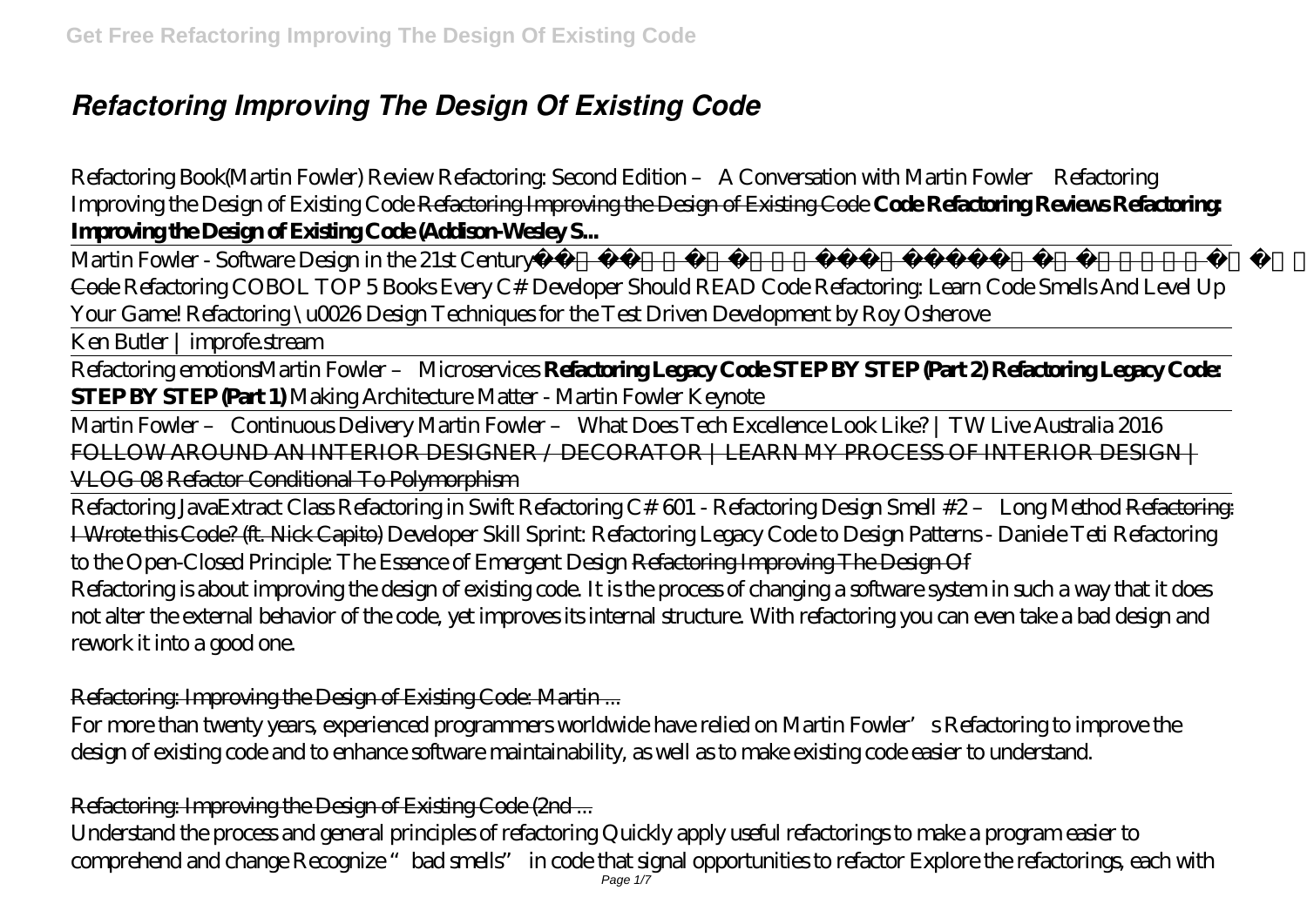explanations, motivation, mechanics, and simple ...

# Refactoring: Improving the Design of Existing Code | 2nd ...

Refactoring: Improving the Design of Existing Code shows how refactoring can make object-oriented code simpler and easier to maintain. Today refactoring requires considerable design know-how, but once tools become available, all programmers should be able to improve their code using refactoring techniques.

# Refactoring: Improving the Design of Existing Code by ...

In Refactoring: Improving the Design of Existing Code, renowned object technology mentor Martin Fowler breaks new ground, demystifying these master practices and demonstrating how software...

# Refactoring: Improving the Design of Existing Code ...

"Refactoring: Improving the Design of Existing Code" is focused on OO programming (lots of Java examples) and Agile practices. It is setup as a catalog of refactoring techniques. Each page dedicated to a refactoring is clearly marked, s Refactoring is the process of rewriting software, without changing the way it functions, in order to improve its readability, testability or maintanability.

# Refactoring: Improving the Design of Existing Code by ...

Refactoring. A product quality technique whereby the design of a product is improved by enhancing its maintainability and other desired attributes without altering its expected behavior. Retrospective. A regularly occurring workshop in which participants explore their work and results in order to improve both process and product. Rolling Wave Planning.

# Refactoring A product quality technique whereby the design ...

Refactoring is a controlled technique for improving the design of an existing code base. Its essence is applying a series of small behavior-preserving transformations, each of which "too small to be worth doing". However the cumulative effect of each of these transformations is quite significant.

# Refactoring - Martin Fowler

In computer programming and software design, code refactoring is the process of restructuring existing computer code—changing the factoring—without changing its external behavior. Refactoring is intended to improve the design, structure, and/or implementation Page 2/7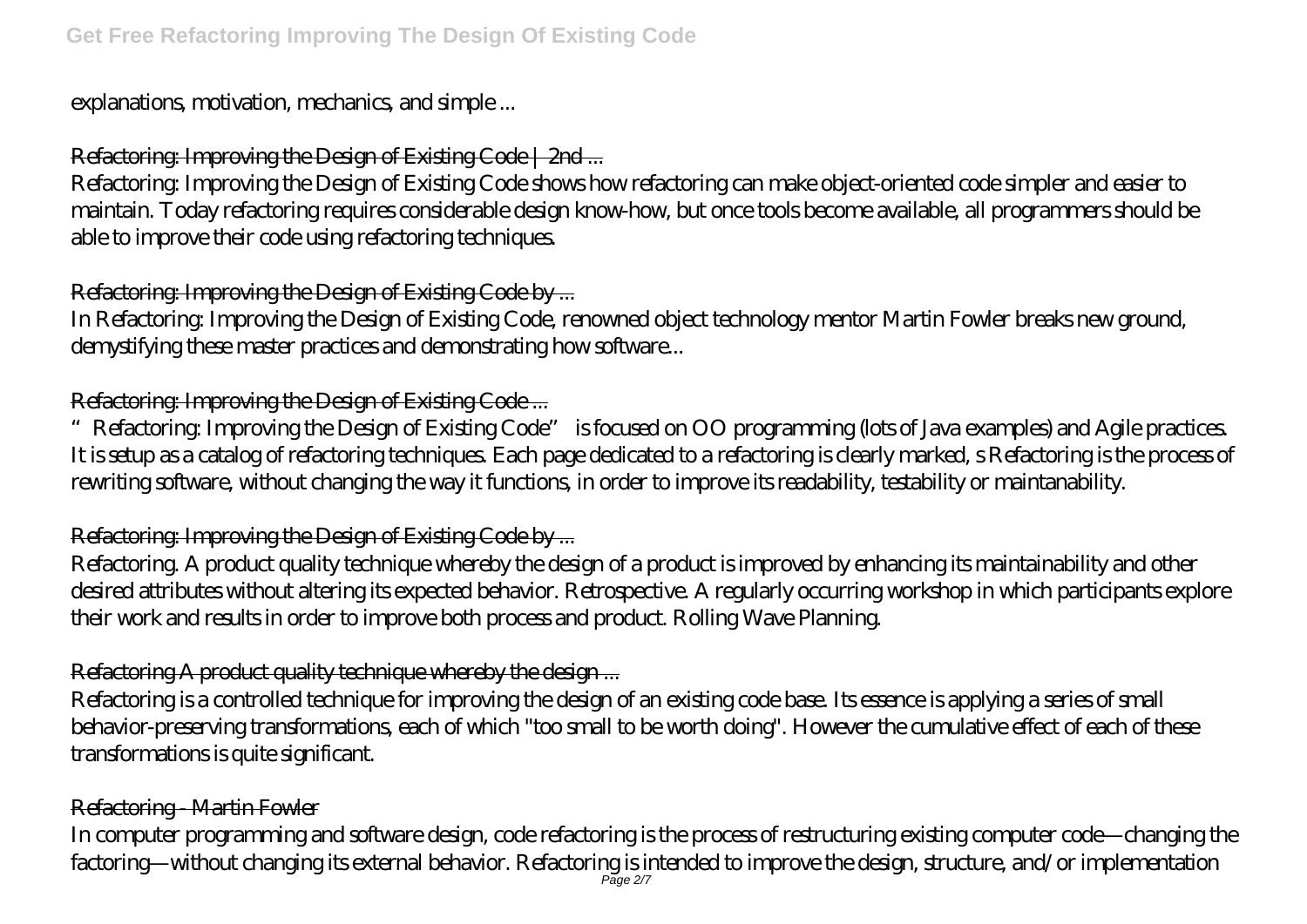of the software, while preserving its functionality. Potential advantages of refactoring may include improved code readability and reduced complexity; these can improve the source code's maintainability and create a simpler, cleaner ...

#### Code refactoring - Wikipedia

Refactoring is a disciplined technique for restructuring an existing body of code, altering its internal structure without changing its external behavior. Its heart is a series of small behavior preserving transformations.

#### **Refactoring**

In other words, refactoring, though done on source code, has the objective of improving the design that the code implements. Therefore, the basic principles of design guide the refactoring process. Consequently, a refactoring generally results in one or more of the following: 1. Reduced coupling 2. Increased cohesion 3.

## 3 REFACTORING 417 becomes more complex time consuming and ...

Refactoring Improving the Design of Existing Code Martin Fowler With contributions by Kent Beck, John Brant, William Opdyke, and Don Roberts ADDISON–WESLEY An imprint of Addison Wesley Longman, Inc. Reading, Massachusetts • Harlow, England • Menlo Park, California Berkeley, California • Don Mills, Ontario • Sydney

## Refactoring: Improving the Design of Existing Code

Refactoring is the process of changing a software system in such a way that it does not alter the external behavior of the code yet improves its internal structure. It is a disciplined way to clean up code that minimizes the chances of introducing bugs. In essence when you refactor you are improving the design of the code after it has been written.

## Refactoring: Improving the Design of Existing Code | InformIT

In Refactoring: Improving the Design of Existing Software, renowned object technology mentor Martin Fowler breaks new ground, demystifying these master practices and demonstrating how software practitioners can realize the significant benefits of this new process.

## Refactoring (June 28, 1999 edition) | Open Library

—M. Fowler (1999)For more than twenty years, experienced programmers worldwide have relied on Martin Fowler's Refactoringto Page 3/7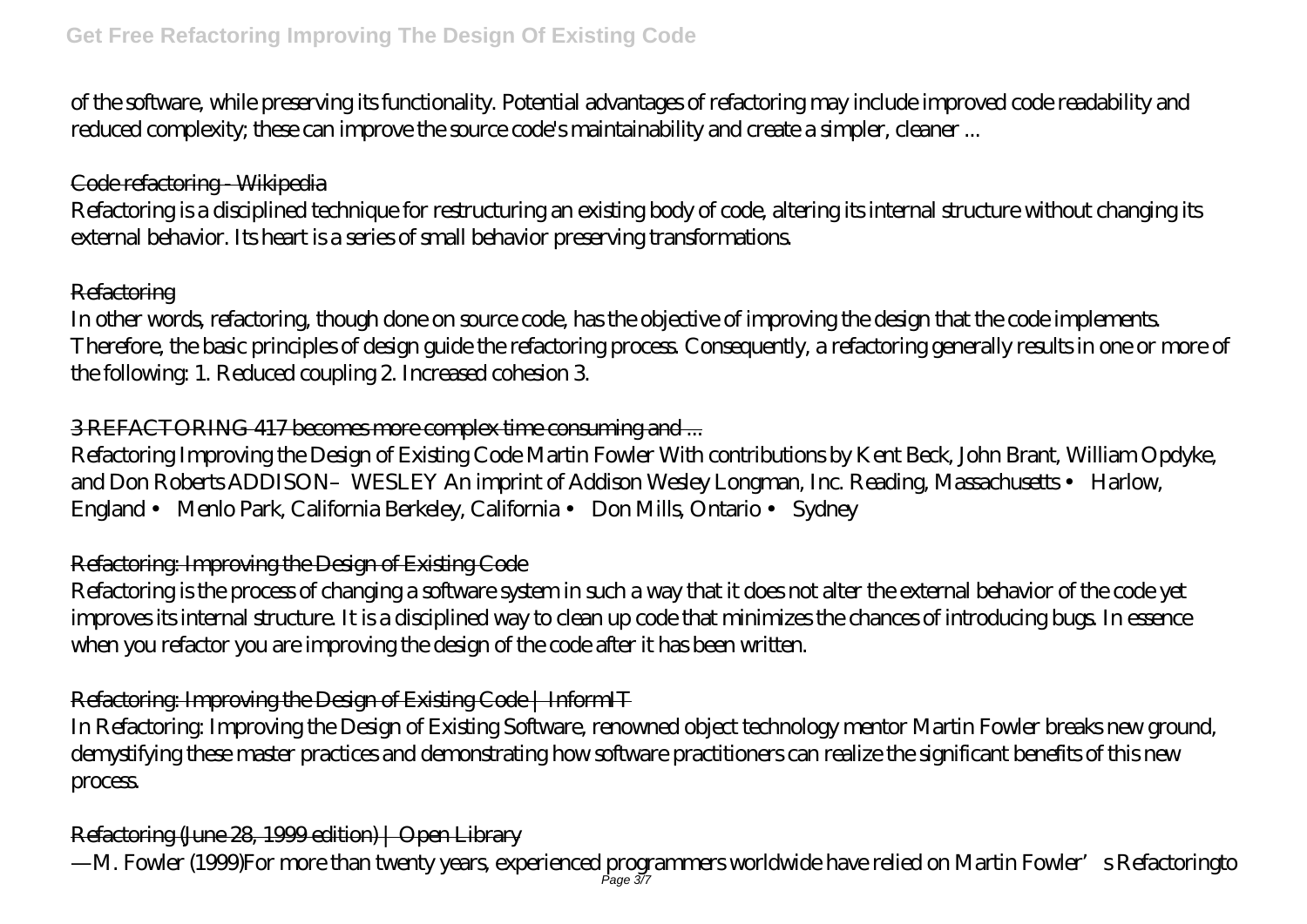improve the design of existing code and to enhance software...

#### Refactoring: Improving the Design of Existing Code ...

—M. Fowler (1999) For more than twenty years, experienced programmers worldwide have relied on Martin Fowler's Refactoring to improve the design of existing code and to enhance software maintainability, as well as to make existing code easier to understand.

Refactoring: Improving the Design of Existing Code, 2/e ...

In Refactoring: Improving the Design of Existing Code, renowned object technology mentor Martin Fowler breaks new ground, demystifying these master practices and demonstrating how software...

Refactoring: Improving the Design of Existing Code - Paul ...

For more than twenty years, experienced programmers worldwide have relied on Martin Fowler's Refactoring to improve the design of existing code and to enhance software maintainability, as well as to make existing code easier to understand.

*Refactoring Book(Martin Fowler) Review Refactoring: Second Edition – A Conversation with Martin Fowler Refactoring Improving the Design of Existing Code* Refactoring Improving the Design of Existing Code **Code Refactoring Reviews Refactoring: Improving the Design of Existing Code (Addison-Wesley S...**

Martin Fowler - Software Design in the 21st Century DevTernity 2019: Bartl omiej Słota – Live Refactoring Towards Solid Code *Refactoring COBOL TOP 5 Books Every C# Developer Should READ Code Refactoring: Learn Code Smells And Level Up Your Game! Refactoring \u0026 Design Techniques for the Test Driven Development by Roy Osherove*

Ken Butler | improfe.stream

Refactoring emotions*Martin Fowler – Microservices* **Refactoring Legacy Code STEP BY STEP (Part 2) Refactoring Legacy Code: STEP BY STEP (Part 1)** *Making Architecture Matter - Martin Fowler Keynote*

Martin Fowler – Continuous Delivery Martin Fowler – What Does Tech Excellence Look Like? | TW Live Australia 2016 FOLLOW AROUND AN INTERIOR DESIGNER / DECORATOR | LEARN MY PROCESS OF INTERIOR DESIGN | VLOG 08 Refactor Conditional To Polymorphism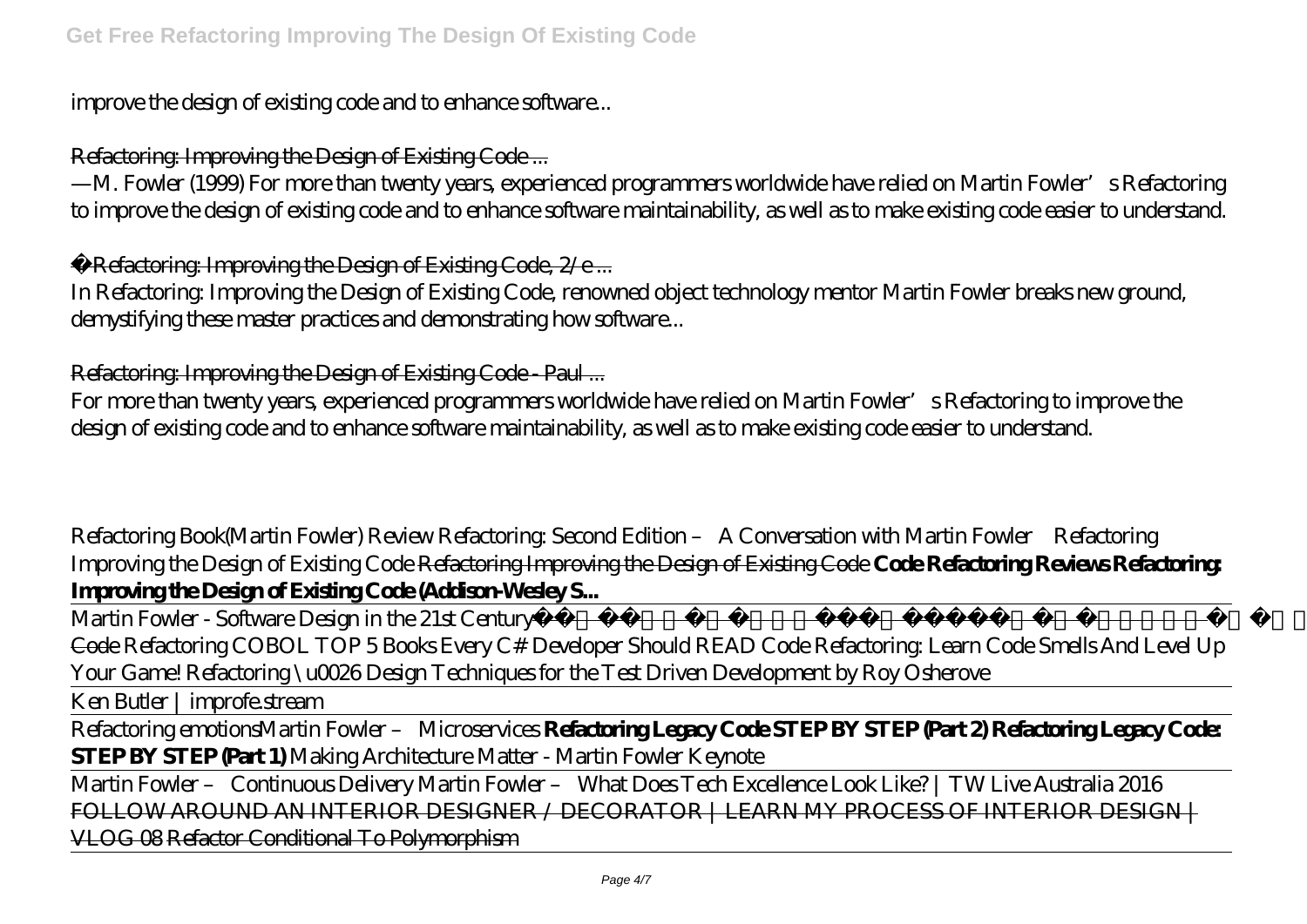Refactoring Java*Extract Class Refactoring in Swift Refactoring C# 601 - Refactoring Design Smell #2 – Long Method* Refactoring: I Wrote this Code? (ft. Nick Capito) *Developer Skill Sprint: Refactoring Legacy Code to Design Patterns - Daniele Teti Refactoring to the Open-Closed Principle: The Essence of Emergent Design* Refactoring Improving The Design Of Refactoring is about improving the design of existing code. It is the process of changing a software system in such a way that it does not alter the external behavior of the code, yet improves its internal structure. With refactoring you can even take a bad design and rework it into a good one.

# Refactoring: Improving the Design of Existing Code: Martin ...

For more than twenty years, experienced programmers worldwide have relied on Martin Fowler's Refactoring to improve the design of existing code and to enhance software maintainability, as well as to make existing code easier to understand.

## Refactoring: Improving the Design of Existing Code (2nd ...

Understand the process and general principles of refactoring Quickly apply useful refactorings to make a program easier to comprehend and change Recognize "bad smells" in code that signal opportunities to refactor Explore the refactorings, each with explanations, motivation, mechanics, and simple ...

## Refactoring: Improving the Design of Existing Code | 2nd ...

Refactoring: Improving the Design of Existing Code shows how refactoring can make object-oriented code simpler and easier to maintain. Today refactoring requires considerable design know-how, but once tools become available, all programmers should be able to improve their code using refactoring techniques.

## Refactoring: Improving the Design of Existing Code by ...

In Refactoring: Improving the Design of Existing Code, renowned object technology mentor Martin Fowler breaks new ground, demystifying these master practices and demonstrating how software...

# Refactoring: Improving the Design of Existing Code ...

"Refactoring: Improving the Design of Existing Code" is focused on OO programming (lots of Java examples) and Agile practices. It is setup as a catalog of refactoring techniques. Each page dedicated to a refactoring is clearly marked, s Refactoring is the process of rewriting software, without changing the way it functions, in order to improve its readability, testability or maintanability.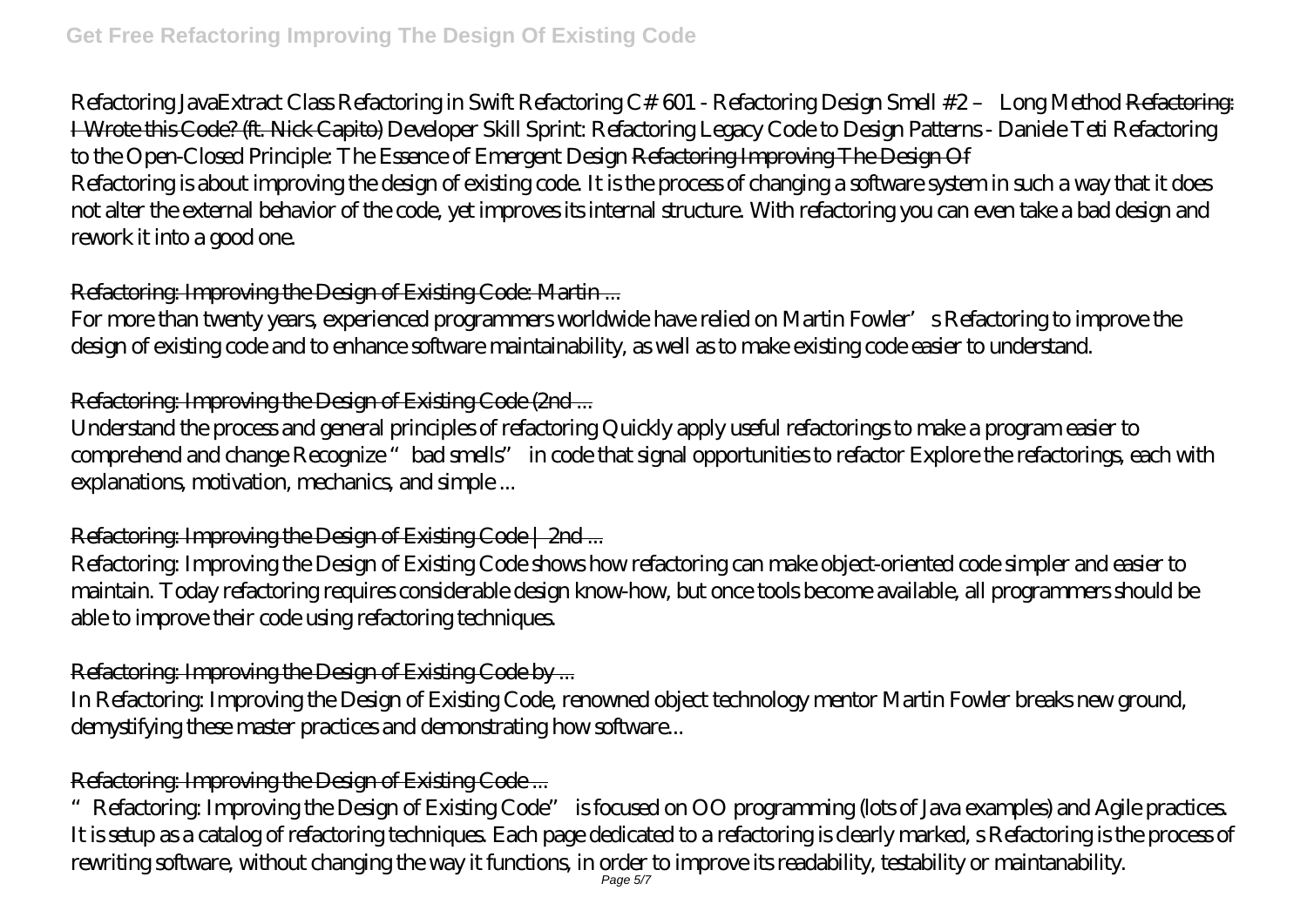## Refactoring: Improving the Design of Existing Code by ...

Refactoring. A product quality technique whereby the design of a product is improved by enhancing its maintainability and other desired attributes without altering its expected behavior. Retrospective. A regularly occurring workshop in which participants explore their work and results in order to improve both process and product. Rolling Wave Planning.

## Refactoring A product quality technique whereby the design...

Refactoring is a controlled technique for improving the design of an existing code base. Its essence is applying a series of small behavior-preserving transformations, each of which "too small to be worth doing". However the cumulative effect of each of these transformations is quite significant.

#### Refactoring - Martin Fowler

In computer programming and software design, code refactoring is the process of restructuring existing computer code—changing the factoring—without changing its external behavior. Refactoring is intended to improve the design, structure, and/or implementation of the software, while preserving its functionality. Potential advantages of refactoring may include improved code readability and reduced complexity; these can improve the source code's maintainability and create a simpler, cleaner ...

#### Code refactoring - Wikipedia

Refactoring is a disciplined technique for restructuring an existing body of code, altering its internal structure without changing its external behavior. Its heart is a series of small behavior preserving transformations.

#### **Refactoring**

In other words, refactoring, though done on source code, has the objective of improving the design that the code implements. Therefore, the basic principles of design guide the refactoring process. Consequently, a refactoring generally results in one or more of the following: 1. Reduced coupling 2. Increased cohesion 3.

## 3 REFACTORING 417 becomes more complex time consuming and ...

Refactoring Improving the Design of Existing Code Martin Fowler With contributions by Kent Beck, John Brant, William Opdyke, and Don Roberts ADDISON–WESLEY An imprint of Addison Wesley Longman, Inc. Reading, Massachusetts • Harlow,